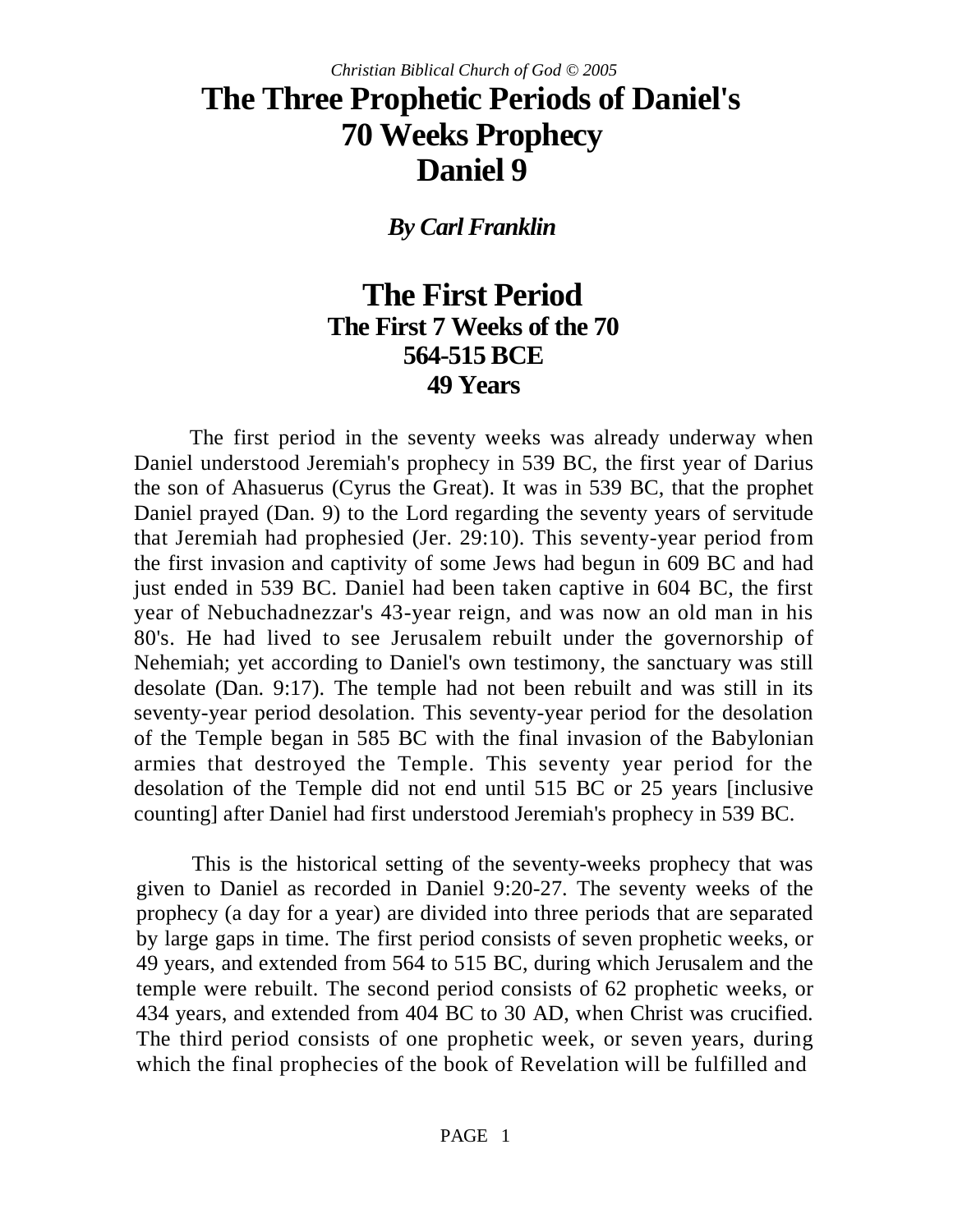Christ will return to rule the earth.

The three periods in the seventy-weeks prophecy have generally been interpreted as a continuous period of 490 years with no intervening gaps in time, which as we will see is not correct. We will first examine the evidence of chronology:

| NEBUCHADNEZZAR BEGINS 7 YEARS OF MADNESS                      | 567. | DAN 4:29-33     |
|---------------------------------------------------------------|------|-----------------|
| (567-561) (Daniel and the sister of Ahasureus govern          |      |                 |
| Babylon during this period. God takes advantage of Nebu's     |      |                 |
| period of madness to fulfill His prophecies. God had          |      |                 |
| apparently meant that Nebuchadnezzar fulfill them, but in his |      |                 |
| vanity he had to be struck mad for seven years!)              |      |                 |
| COMMAND TO REBUILD JERUSALEM GIVEN IN                         |      |                 |
| 20TH YEAR OF AHASUREUS (ARTAXERXES OR                         |      |                 |
| ASTYGES--husband of Esther and father of Cyrus)               | 564  | NEH 1:1-2:8     |
| THE GOING FORTH OF THE COMMANDMENT TO                         |      |                 |
| RESTORE AND REBUILD JERUSALEM                                 | 564  | DAN 9:25        |
| THE BEGINNING OF THE FIRST 7 WEEKS OF                         |      |                 |
| THE 70 -- 7x7 = 49 YEARS<br>$(564-515)$                       | 564  | <b>DAN 9:25</b> |
| NEHEMIAH MADE GOVERNOR JUDEA                                  |      |                 |
| <b>FOR 12 YEARS</b>                                           | 564  | <b>NEH 5:14</b> |
| $(564 - 552)$                                                 |      |                 |
| <b>The First Period</b>                                       |      |                 |

## **564-515 BC**

#### **The Seven Weeks Are 49 Years**

The first seven weeks in the prophecy began in 564 BC. Nebuchadnezzar had entered a seven-year period of madness (567-561 BC) as foretold by Daniel (Dan. 4:29-33). Daniel, now in his 50's, and Nebuchadnezzar's wife, sister of Ahasuerus of Persia (also known as Artaxerxes or Astyges), ruled the Chaldean Empire during this seven-year period. Esther and Ahasuerus ruled Persia. Esther had been taken to Ahasuerus in the seventh year of his reign, which was 577 BC (Es. 2:16). In his twentieth year, Ahasuerus issued the command to restore and rebuild Jerusalem (Neh. 1:1-2:8). The year was 564 BC—the midpoint of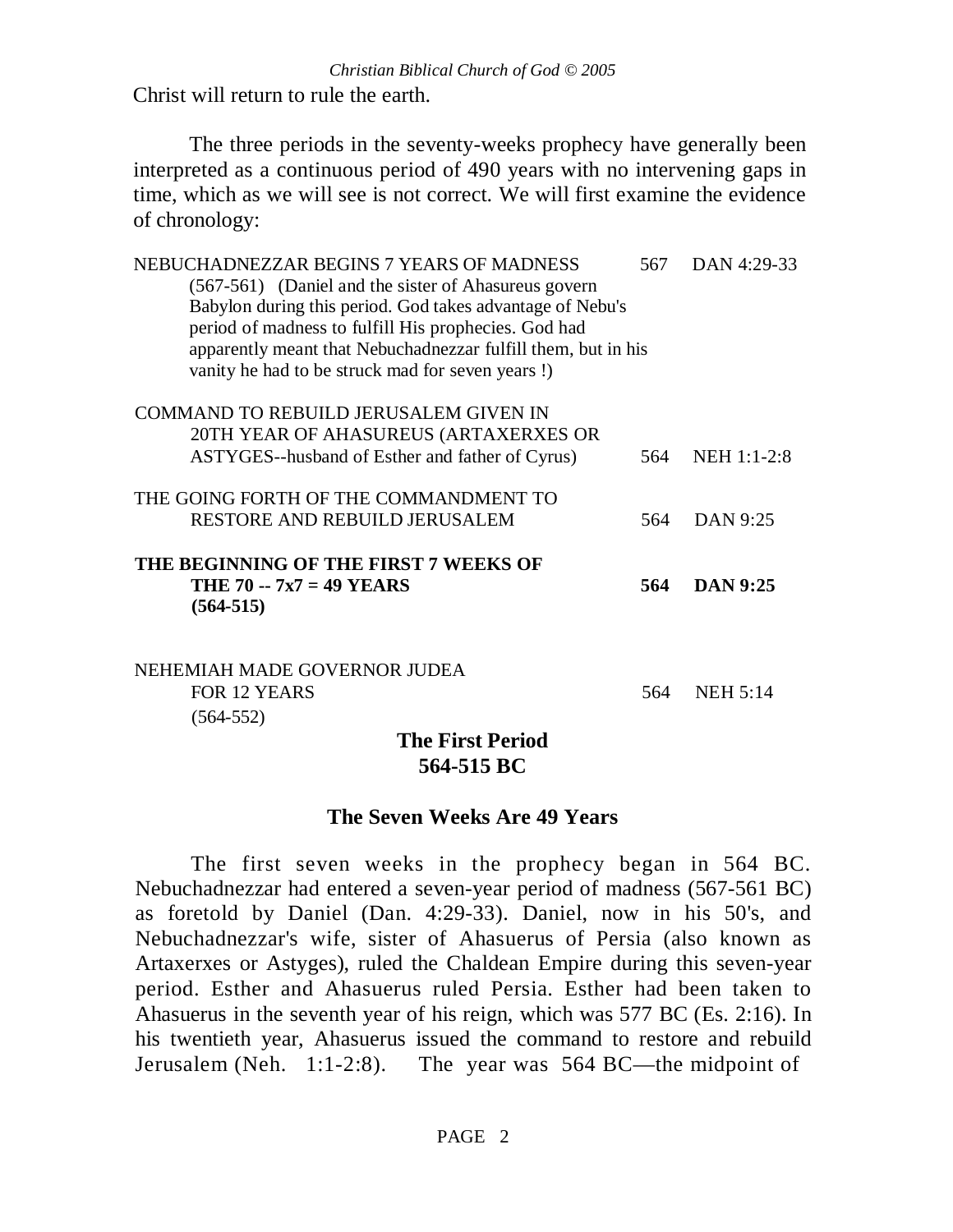Nebuchadnezzar's madness. Thus was it possible to appoint Nehemiah, faithful servant of Ahasuerus and Esther, as governor of Judea. Nehemiah ruled as governor for twelve years (564 to 552 BC), supervising the rebuilding of the walls of Jerusalem and the laying of the foundation of the temple. The events of Nehemiah 1-7:4 occurred during 564-563 BC.

## **The events of the first seven weeks are prophesied:**

"the street shall be built again, and the wall, even in troublous times" (Dan. 9:25).

## **The subject of shifts to the following 62 weeks of the prophecy:**

The Hebrew Syntax indicated there is a gap between the first 7 weeks and the following 62 weeks of the 70 weeks prophecy. In number of years the gap amounts to 111 years (515 to 404 BC). However, the divisions between the three periods are clearly designated in the Hebrew text. Let us examine the evidence. The Hebrew breaks down the thoughts as follows:

"Know therefore and understand, that from the going forth of the commandment to restore and to build Jerusalem unto the Messiah the Prince shall be seven weeks [564 to 515 BC—49 years], and threescore and two weeks [404 BC to 30 AD—434 years]..." (Dan. 9:25).

"And after three score and two weeks shall Messiah be cut off [crucified], but not for himself [404 to 30 AD—434 years]..." (Dan. 9:26).

# **The Second Period**

## **The 62 Weeks of the 70 404 BC to 30 AD 434 Years**

The second period in the seventy weeks began in the days of the prophet Malachi. Malachi prophesied in 404 BC during the high priesthood of the wicked Jonathan (John), son of Joiada (Judas) and brother of Jesus (whom he murdered in the Temple) and Manasseh (Josephus XI.8.3).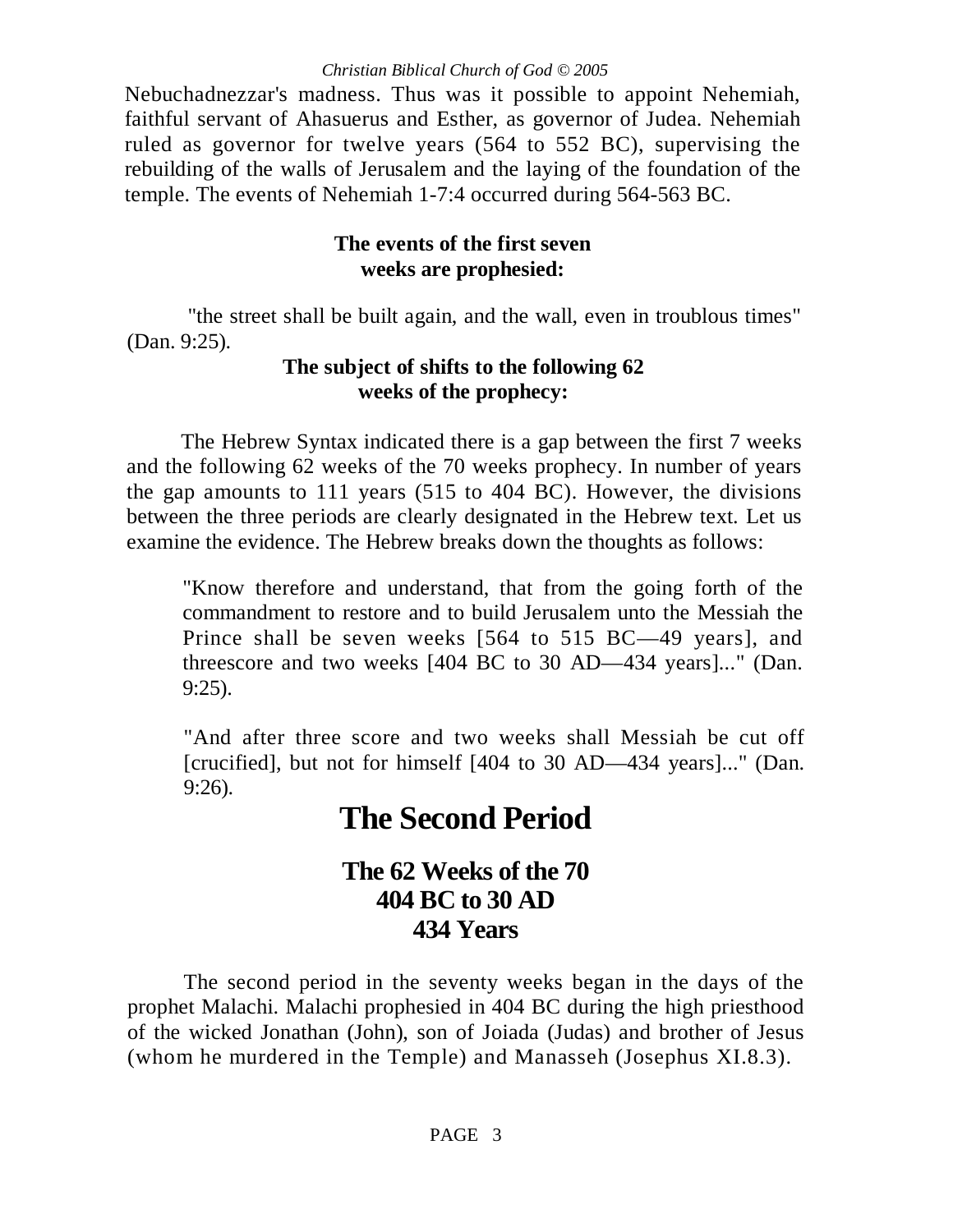Josephus confuses this Manasseh with a later Manasseh (Josephus XI.7.1), thus throwing most scholars off in their dating of the prophecies of Malachi.

The Persian king at the time of Malachi's prophecy was Artaxerxes II Mnemon, who ruled from 404 to 358 BC. Other kings ruled after him, and the Medo-Persian Empire continued into the fourth century BC, when it was conquered by Alexander the Great. Alexander's empire was divided after his death and survived until the rise of the Roman Empire, which ruled Jerusalem during the birth, ministry and crucifixion of Jesus Christ.

Daniel prophesied that the 62 weeks would end with the death of the Messiah, or Prince (future King). Verses 25 and 26 of Daniel 9 refer to the Messiah being "cut off."

#### MALACHI PROPHESIES 410 (410-409)

Malachi is written during the High Priesthood of the wicked Jonathan (John), son of Joiada (Judas) and brother of Jesus (whom he murdered in the Temple) and Manasseh (Josephus XI.8.3). Josephus deliberately confuses this Manasseh with a later Manasseh (Josephus XI.7.1) thus throwing off the dating of the prophecies of Malachi!

The Persian kings during this period:

| Artaxerxes I Longimanus     | 465-424 |
|-----------------------------|---------|
| Xerxes II                   | 424-404 |
| <b>Artaxerxes II Mnemon</b> | 404-358 |

#### Dan. 9:25-26

Beginning of the 62 weeks of the 70 weeks prophecy 404 BC (434 years—404 BC to 30 AD ending with the crucifixion of Jesus Christ)

Picking up once again with Daniel 9. The latter part of Verse 26 refers to a prince who would rule after the death of the Messiah. This later prince is a prince of this world, undoubtedly the final Beast described in Daniel 8, II Thessolonians 2 and Revelation 13. The Hebrew text indicates the shift in subject from the Messiah to this later prince by placing an *atnah* under the word "himself." This Hebrew punctuation mark appears as a small upsidedown "v" and is used in the text to show a separation between the preceding thought and the thought that follows: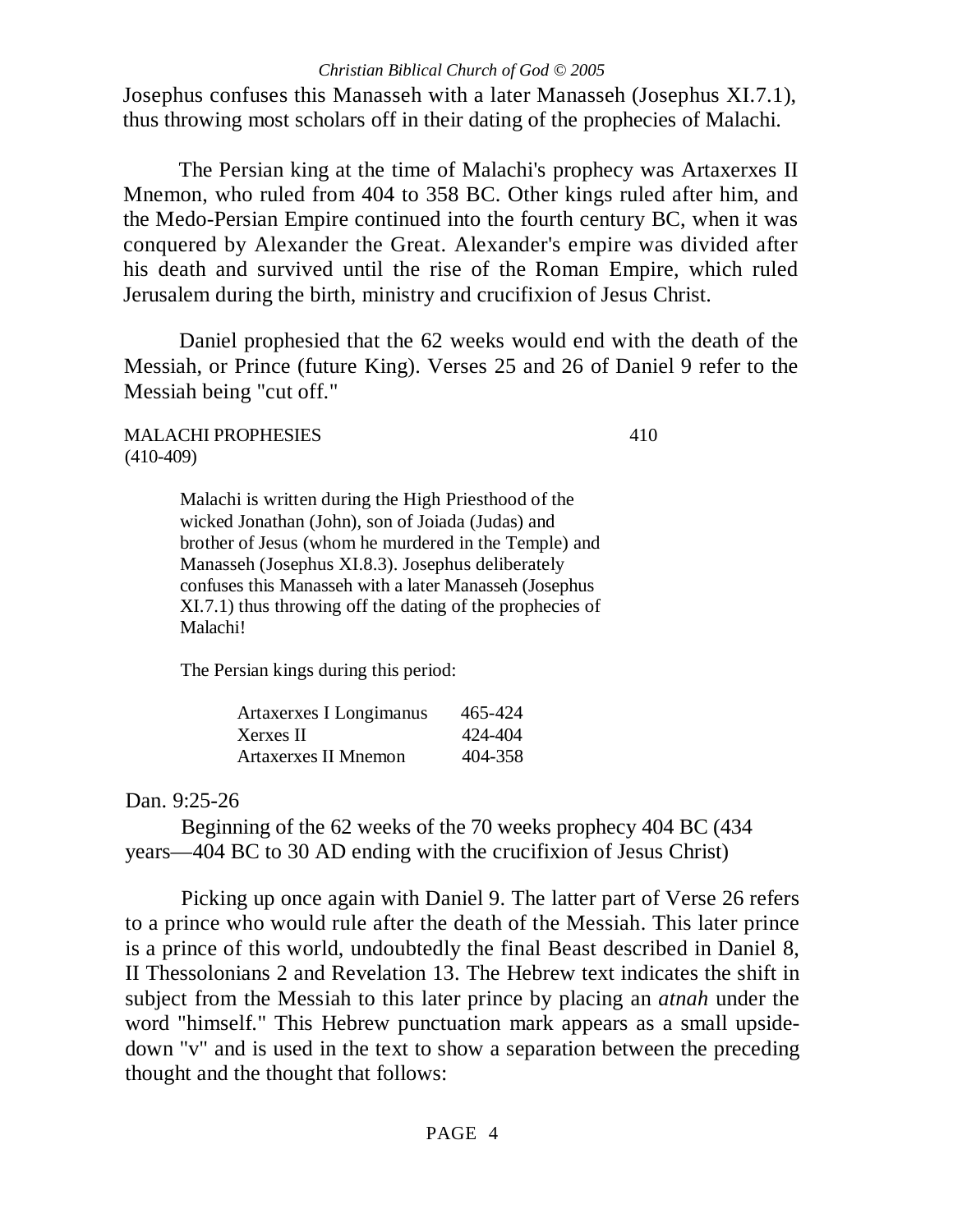## **Crucifixion of the Anointed One**

"And after three score and two weeks shall Messiah be cut off [crucified], but not for himself ..." (Dan. 9:26).

## *[atnah* **signifies a break in thought]**

### **Destruction of Jerusalem and the Temple in 70 AD and in the End Time**

"...and the people of the prince [the prince of the people] that shall come shall destroy the city and the sanctuary; and the end thereof shall be with a flood, and unto the end of the war desolations are determined..." (Dan. 9:26). The Destruction of the Temple in 70 AD was a foretype of its final destruction in the end time.

## **[pause]**

There is a major break at the end of Verse 26 in the form of a "pause" at the word "determined," showing, a prophetic leap forward to the last week or last 7 years of the 70 weeks. In the Hebrew this "pause" simply looks like our " : " Like the colon, this Hebrew punctuation mark indicates a major break in thought. Thus the Hebrew text shows a second gap in the fulfillment of the seventy-weeks prophecy. This second gap is an unknown period of time between the 62-week period and the last week, or seven years, of the prophecy.

## **The Third Period The Seventieth Week Will Be Seven Years**

The third period in the seventy-weeks prophecy is yet to be fulfilled: Dan 9:27 "And he [the final Beast] shall confirm the covenant with many for one week: and in the midst of the week he shall cause the sacrifice and the oblation to cease, and for the overspreading of abominations he shall make it desolate, even until the consummation, and that determined shall be poured upon the desolate."

The final week, or seven years, of Daniel's prophecy will see major end-time events take place before the return of Christ. All these events were foretold by Jesus Himself and are recorded in Chapter 24 of the Gospel of Matthew and in the book of Revelation. These prophesied events will